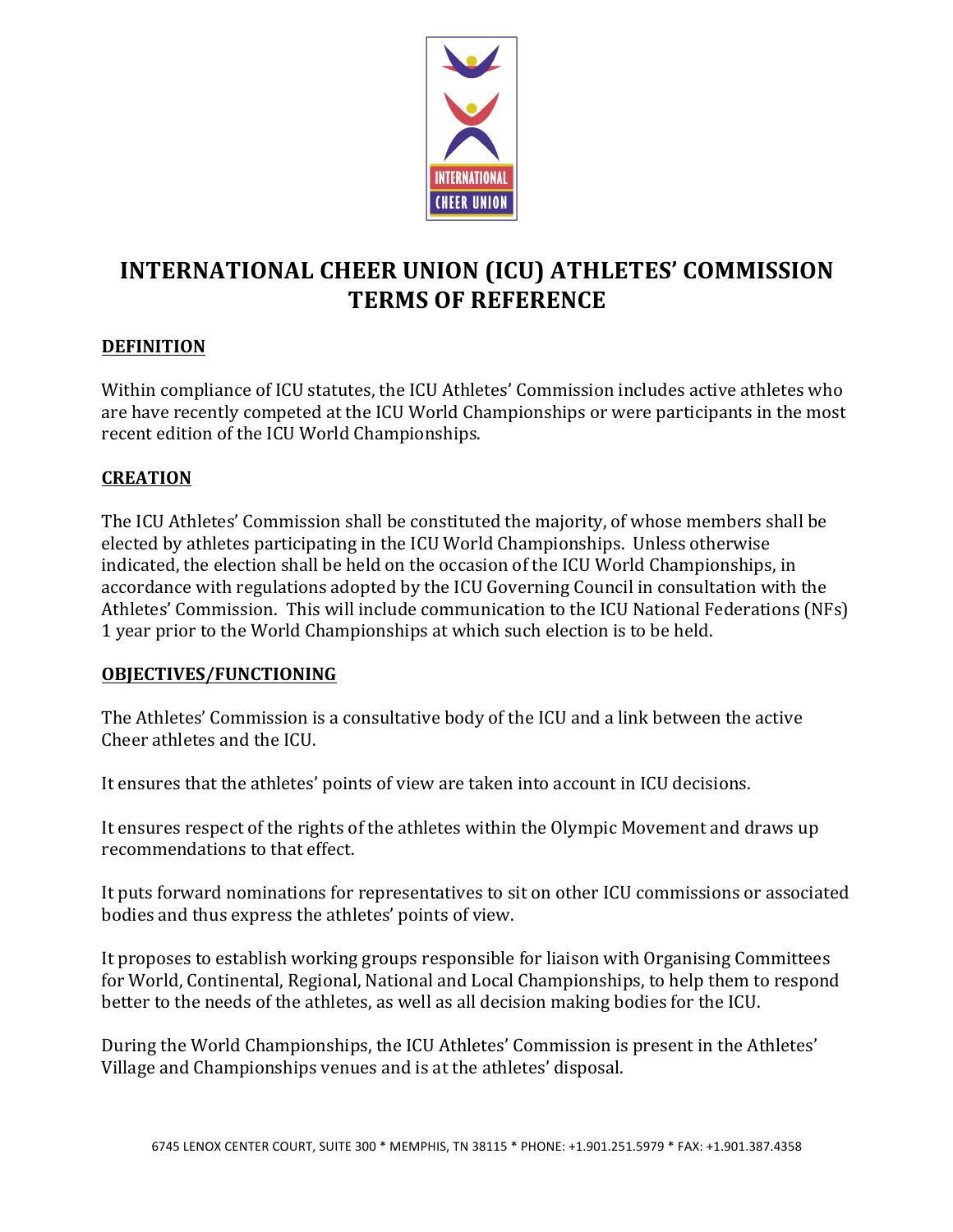The Athletes' Commission forwards its recommendations/proposals to the ICU Governing Council subject to the approval, after discussion within the Athletes' Commission, of the majority of the members present.

The ICU provides the Commission with an annual operating budget; expenses are subject to ICU approval. In addition, secretarial assistance is provided by the ICU.

## **COMPOSITION**

The Athletes' Commission is composed of no more than 9 members, including:

- Five (5) World Championship Continental Representative Athletes from each of the 5 continents: Africa, Americas, Asia, Europe and Oceania. *Unless otherwise indicated from* a timing standpoint, the 5 Continental Representative Athletes are elected during the ICU *World Championships by the athletes competing in these Championships for a term of 4 years;*
- Three (3) World Championship At-Large Continental Representative Athletes, for a basis of population representation, from each of the 3 continents: Americas, Asia and Europe. The 3 At-Large Continental Representative Athletes are appointed from the pool of Athletes not selected as a result of the elections during the ICU World Championships *by* the athletes competing in these Championships (e.g. a 2<sup>nd</sup> place candidate) for a term *of 4 years- with selection criteria based on achieving balanced gender and regional per the decision of the ICU President;*
- One (1) World Championship Representative Adaptive Abilities (formerly termed "ParaCheer") Athlete. *Unless otherwise indicated, the 1 Continental Representative athlete is elected during the ICU World Championships by the Athletes with disabilities competing in these Championships for a term of 4 years.*

Only athletes who meet the term of being "active" may stand for election and appointment to the Athletes' Commission.

For the purpose of consistency, every 2 years, 5 or 4 of the Athletes' Commission members (approximately  $\frac{1}{2}$  of the Athletes' Commission) will be elected/appointed for their respective quadrennial term. One election/appointment cycle, for 4 Athletes' Commission members, will *include 2 Continental Representative Athlete elections (Africa and Europe), 1 Athlete with* disability elections and 1 At-Large Continental Representative Athlete appointment (Europe). The other election/appointment cycle, for 5 Athletes' Commission members, will include 3 *Continental Representative Athlete elections (Americas, Asia and Oceania), and 2 At-Large Continental Representative Athlete appointments (Americas & Asia).* 

Every 4 years, within compliance of the ICU statutes, the Athletes' Commission shall propose an Athletes' Commission member to serve on the ICU Governing Council as the ICU At-Large Athlete Representative.

The Athletes' Commission Chairperson is elected by the Athletes' Commission members at the completion of the term by the outgoing Athletes' Commission Chairperson, or to the discretion of the Athletes' Commission anytime during a Chairperson's term.